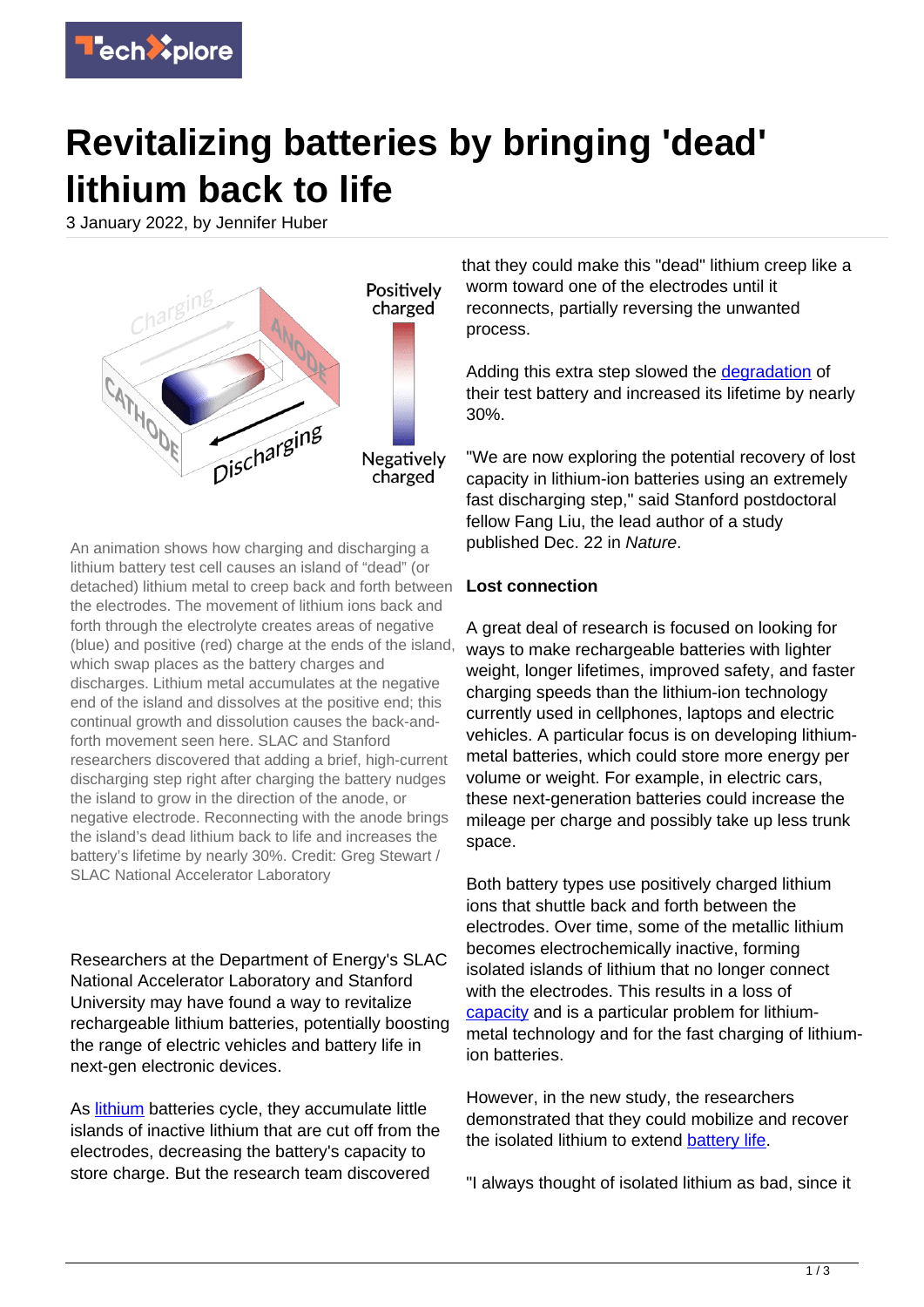

causes batteries to decay and even catch on fire," said Yi Cui, a professor at Stanford and SLAC and investigator with the Stanford Institute for Materials and Energy Research (SIMES) who led the research. "But we have discovered how to electrically reconnect this 'dead' lithium with the negative electrode to reactivate it."



When an island of inactivated lithium metal travels to a battery's anode, or negative electrode, and reconnects, it comes back to life, contributing electrons to the battery's current flow and lithium ions for storing charge until it's needed. The island moves by adding lithium metal at one end (blue) and dissolving it at the other end (red). Researchers from SLAC and Stanford discovered that they could drive the island's growth in the direction of the anode by adding a brief, high-current discharging step right after the battery charges. Reconnecting the island to the anode increased the lifetime of their lithium-ion test cell by nearly 30%. Credit: Greg Stewart / SLAC National Accelerator Laboratory

## **Creeping, not dead**

The idea for the study was born when Cui speculated that applying a voltage to a battery's cathode and anode could make an isolated island of lithium physically move between the electrodes—a process his team has now confirmed with their experiments.

The scientists fabricated an optical cell with a lithium-nickel-manganese-cobalt-oxide (NMC) cathode, a lithium anode and an isolated lithium island in between. This test device allowed them to track in real time what happens inside a battery when in use.

They discovered that the isolated lithium island wasn't "dead" at all but responded to battery operations. When charging the cell, the island

slowly moved towards the cathode; when discharging, it crept in the opposite direction.

"It's like a very slow worm that inches its head forward and pulls its tail in to move nanometer by nanometer," Cui said. "In this case, it transports by dissolving away on one end and depositing material to the other end. If we can keep the lithium worm moving, it will eventually touch the anode and reestablish the electrical connection."

## **Boosting lifetime**

The results, which the scientists validated with other test batteries and through computer simulations, also demonstrate how isolated lithium could be recovered in a real battery by modifying the charging protocol.

"We found that we can move the detached lithium toward the anode during discharging, and these motions are faster under higher currents," said Liu. "So we added a fast, high-current discharging step right after the battery charges, which moved the isolated lithium far enough to reconnect it with the anode. This reactivates the lithium so it can participate in the life of the [battery.](https://techxplore.com/tags/battery/)"

She added, "Our findings also have wide implications for the design and development of more robust lithium-metal batteries."

 **More information:** Fang Liu et al, Dynamic spatial progression of isolated lithium during battery operations, Nature (2021). [DOI:](http://dx.doi.org/10.1038/s41586-021-04168-w) [10.1038/s41586-021-04168-w](http://dx.doi.org/10.1038/s41586-021-04168-w)

 Provided by SLAC National Accelerator Laboratory